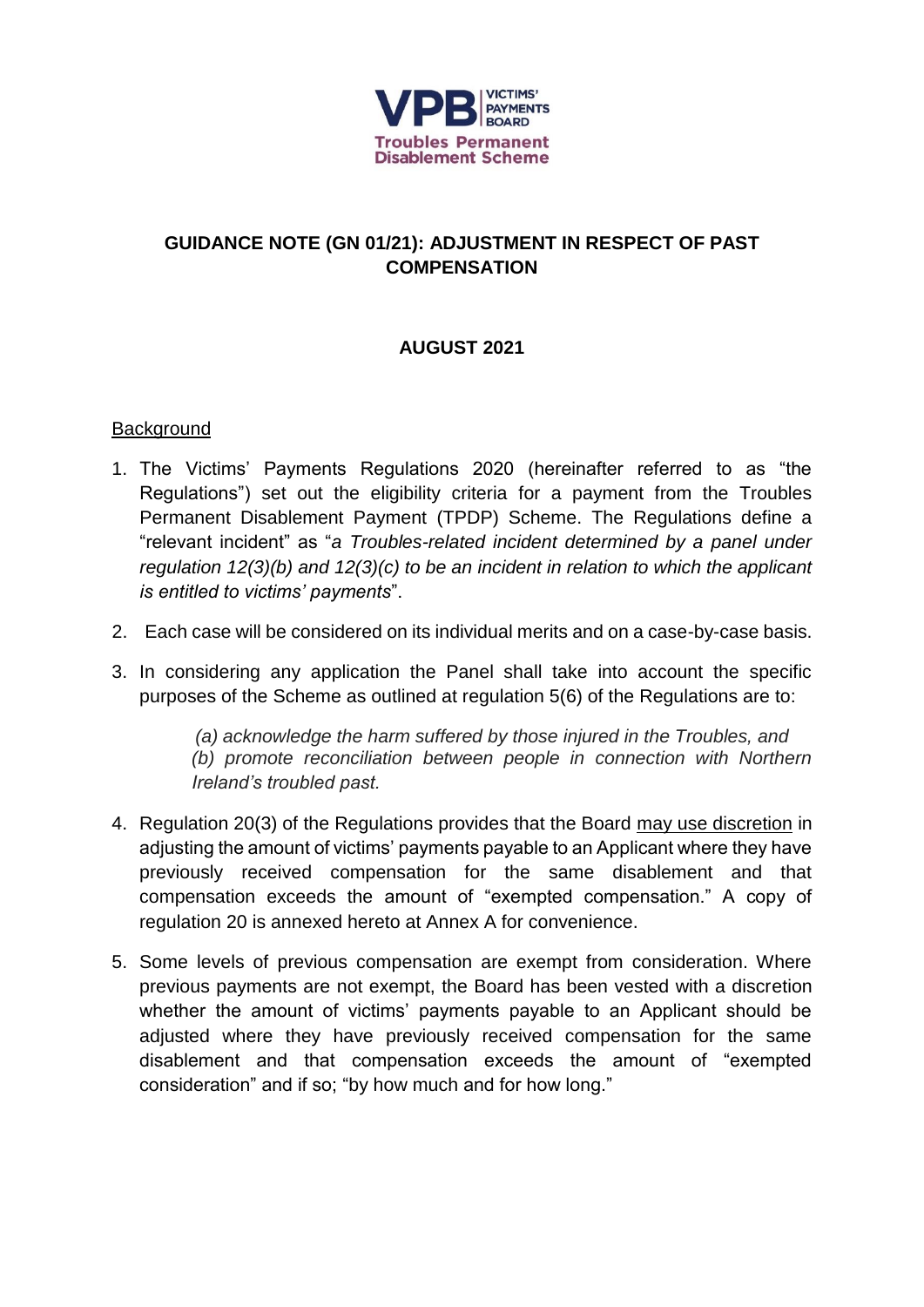- 6. This guidance note sets out how the Victims' Payments Board will apply discretion in relation to past compensation when considering entitlement to a payment under the TPDP Scheme.
- 7. Under regulation 20(2) of the Regulations, past compensation is defined as the payment of compensation paid out for the same injury or injuries –
	- (a) in proceedings on a claim; i.e. where proceedings were issued before a Court and were subsequently determined by that Court;
	- (b) in settlement of a claim (whether or not proceedings on the claim were actually listed before a Court; or
	- (c) under a scheme established under a Statutory provision. (See Annex B).
- 8. Where an application involves an Applicant who has received past compensation; the Board will have discretion to consider the amount by which monthly payments should be reduced, how long that reduction should continue for and how it should "taper off." They should consider an Applicant's life expectancy or a fixed period for any reductions, or even possibly a cap on how much the amount would be reduced by. The applicant is responsible to provide details of all payments made to and received by them on foot of any proceedings, settlement or relevant statutory scheme.

#### Exempted amount of compensation

**.** 

- 9. The exempted amount of compensation related to any potential adjustment to payments is calculated as follows, as outlined in regulation 20(5)-(8):
- Step 1: Calculate the amount an Applicant would have received had they been entitled to payments under the Scheme; from the date of the relevant incident. This is calculated as **the number of weeks since the relevant incident multiplied by the appropriate rate**<sup>1</sup> .
- Step 2: The amount of this payment is then adjusted for inflation using the Gross Domestic Product deflator published by HM Treasury<sup>2</sup> and (a) beginning with the date of the relevant incident and (b) ending with the date of the determination of the person's entitlement to payments under the Scheme.

<sup>&</sup>lt;sup>1</sup> The appropriate rate means the rate specified from time to time in column 2 of the table in Part 2 of Schedule 1 to The Naval, Military and Air Forces Etc. (Disablement and Death) Service Pensions Order 2006(a) (weekly rates of pensions for disabled members of the armed forces of certain ranks) corresponding to the applicant's degree of relevant disablement.

<sup>&</sup>lt;sup>2</sup> Latest information on the GDP Deflators is available from[: www.gov.uk/government/collections/gdp-deflators-at-market-prices-and-money](http://www.gov.uk/government/collections/gdp-deflators-at-market-prices-and-money-gdp)[gdp](http://www.gov.uk/government/collections/gdp-deflators-at-market-prices-and-money-gdp)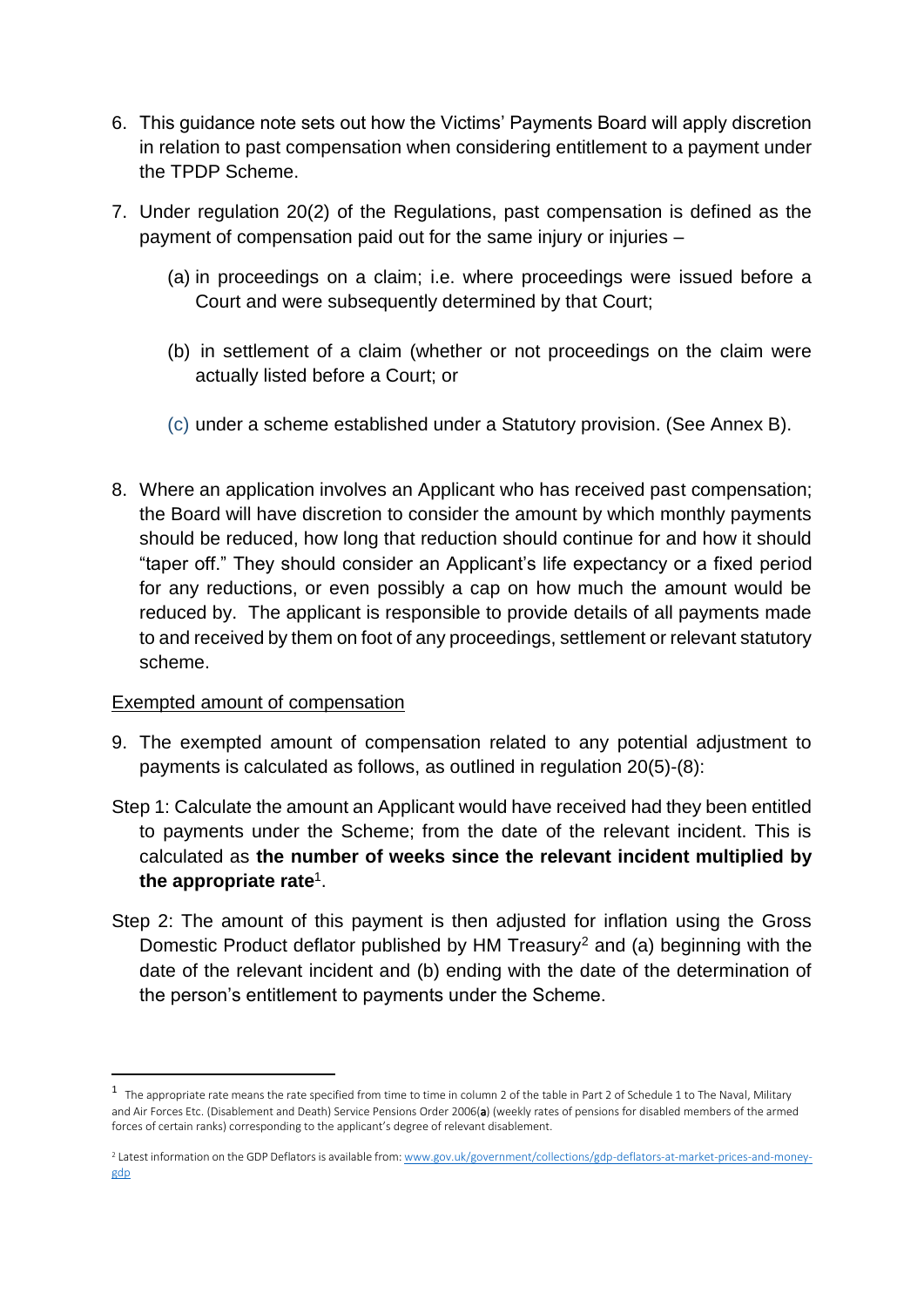- Step 3: A final adjustment is then made to the amount calculated under step 1, to reflect the time value of money with reference to the Bank of England base rate<sup>3</sup> (as per regulation 20(11)).
- 10.Where permanent disablement is caused by more than one relevant incident, the amount of exempted compensation is calculated by calculating the total of the sum of calculations carried out for Steps 1 to 3.
- 11.Under regulation 20(4), the Board is required to account for the following factors when deciding whether the proposed level of payment under the Scheme requires adjustments if in excess of the exempted compensation:
	- (a) the amount of previous compensation received;
	- (b) the period of time since that compensation was paid; and
	- (c) any other factor the Board considers to be relevant.
- 12. In terms of what else could be considered relevant for the purposes of point (c), this could include use of monies to pay for reasonable adjustments, housing, medical treatment, care and other basic needs, any current financial hardship or monies lost or dissipated due to financial advice or divorce or substance or alcohol abuse or addiction issues, where those matters are features of the Applicant's psychological/psychiatric reaction to any Troubles-related incidents giving rise to the application. This list is not exhaustive.

**.** 

<sup>&</sup>lt;sup>3</sup> Available from[: www.bankofengland.co.uk/monetary-policy/the-interest-rate-bank-rate](https://www.bankofengland.co.uk/monetary-policy/the-interest-rate-bank-rate))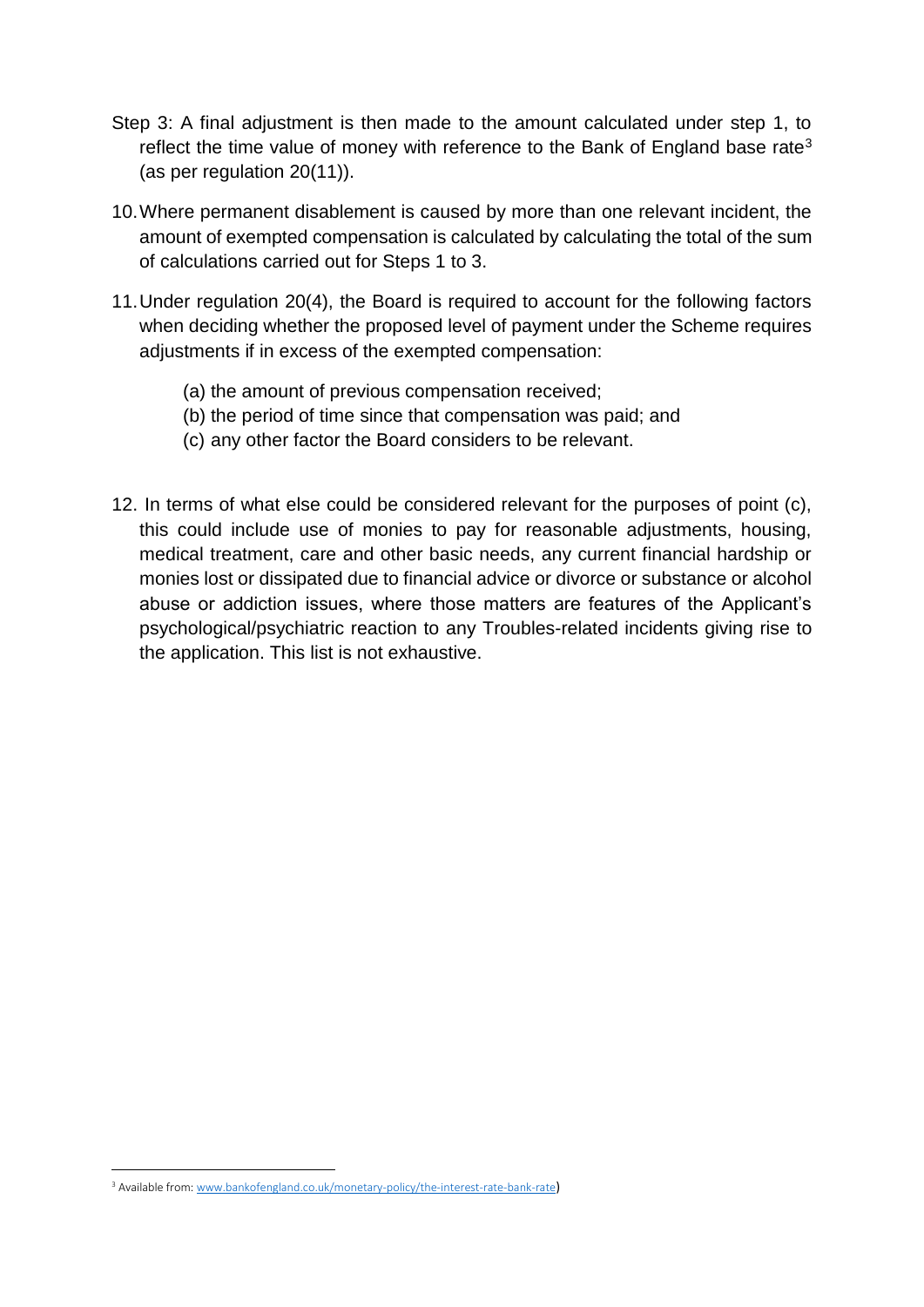# **ANNEX A**

#### **Regulation 20 of the Victims' Payments Regulations 2020**

**20.**—(1) This regulation applies in a case where—

(a) a person is determined to be entitled to victims' payments in respect of disablement suffered by that person or another person, but

(b) compensation has previously been paid to the person so entitled in respect of that disablement, and

(c) the compensation referred to in sub-paragraph (b) exceeds the amount of exempted compensation.

(2) The reference in paragraph (1)(b) to the payment of compensation is a reference to the payment of compensation—

(a) in proceedings on a claim,

(b) in settlement of a claim (whether or not proceedings on the claim were brought before a court), or

(c) under a scheme established under a statutory provision.

(3) The Board may, to the extent that Board considers appropriate, adjust the amount of victims' payments payable to the person in respect of the amount compensation mentioned in paragraph (1)(b) which is in excess of the amount of exempted compensation.

(4) In considering whether, and to what extent, to exercise the power in paragraph  $(3)$ , the Board must have regard in particular to  $-$ 

(a) the amount of compensation referred to in sub-paragraph (b) which is in excess of the amount of exempted compensation;

- (b) the period of time since any such compensation was paid, and
- (c) any other factor the Board considers relevant.

(5) The exempted amount of compensation is calculated by taking the following three steps.

(6) The first step is to calculate the amount a person would have received had they been entitled to victims' payments from the date of the relevant incident, by multiplying together—

- (a) the number of weeks since the relevant incident, and
- (b) the appropriate rate.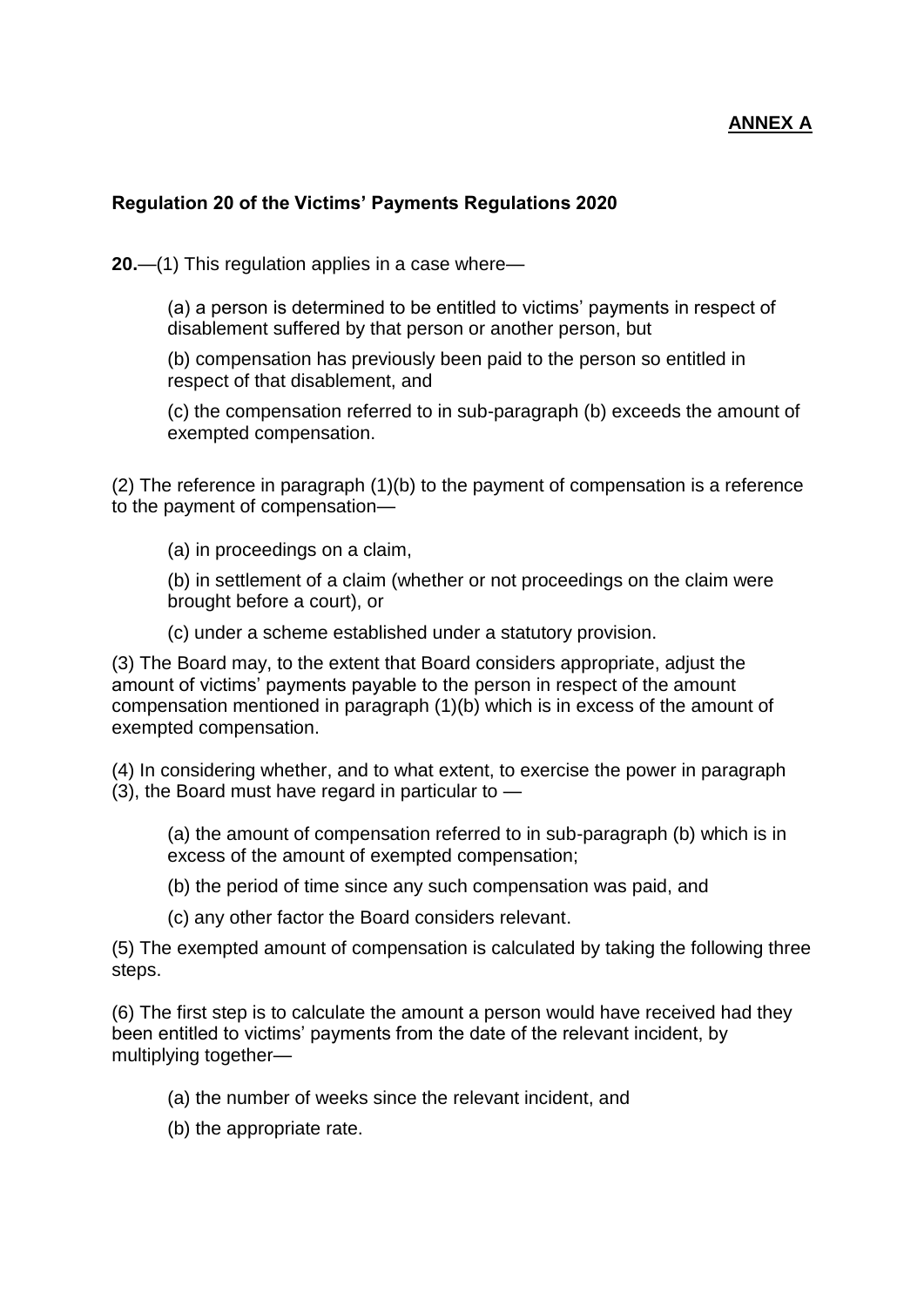(7) The second step is to adjust the amount calculated under step 1 for inflation, using the ratio published by the Treasury and known as the Gross Domestic Product deflator by reference to the period—

(a) beginning with the date of the relevant incident, and

(b) ending with the date of the determination of the person's entitlement to victims' payments.

(8) The third step is to further adjust the amount calculated under step 1 to reflect the time value of money, with reference to the Bank of England base rate.

(9) Subject to paragraph (10), in this regulation "the appropriate rate" has the meaning given by regulation 18.

(10) In a case where disablement is caused by more than one relevant incident—

(a) the amount of exempted compensation is calculated by taking the sum of calculations carried out under paragraph (5) in respect of each incident, and

(b) the appropriate rate, in relation to a particular incident, means the rate specified from time to time in column 2 of the table in Part 2 of Schedule 1 to The Naval, Military and Air Forces Etc. (Disablement and Death) Service Pensions Order 2006 corresponding to the assessed degree of disablement attributable to that incident.

(11) The Bank of England base rate means—

(a) the rate announced from time to time by the Monetary Policy Committee of the Bank of England as the official dealing rate, being the rate at which the Bank is willing to enter into transactions for providing short term liquidity in the money markets, or

(b) where an order under section 19 of the Bank of England Act 1998**(21)** is in force, any equivalent rate determined by the Treasury under that section.